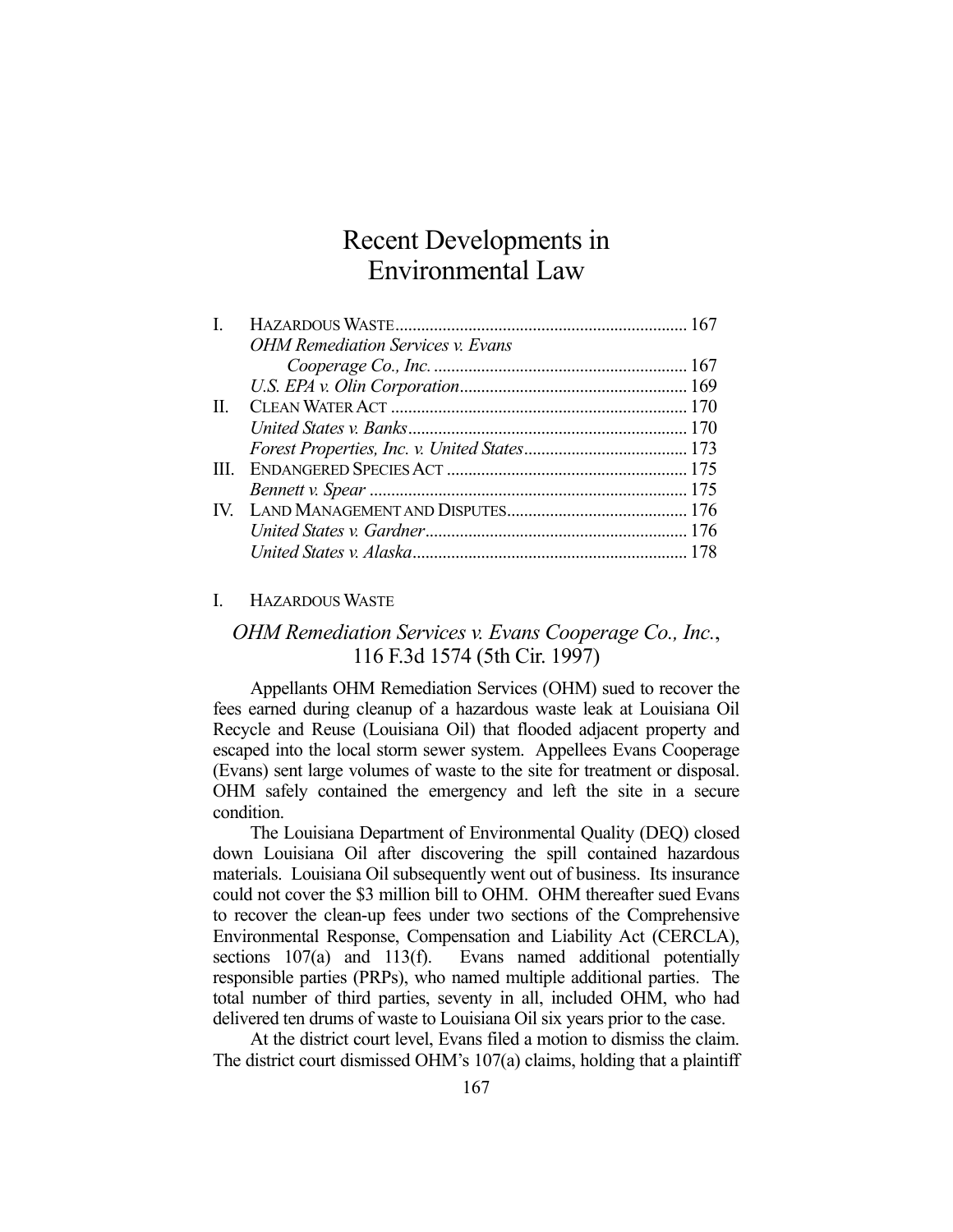must have a "protectable interest" in the clean-up site to recover response costs. Additionally, the district court dismissed OHM's 113(f) claims, holding that OHM could not maintain a 113(f) contribution claim because OHM had not shown the defendants were "liable or potentially liable" in the initial 107(a) claim, and OHM could not bring the claim unless it admitted it was jointly and severally liable as a PRP. The Fifth Circuit reversed both holdings.

 The court first addressed the 107(a) claims for recovery of response costs, examining the plain text of the statute, the legislative history, and the scope of the regulatory scheme as a whole. The Fifth Circuit determined that the district court's "protectable interest" requirement, based on the term "causes" in the statute, was an unreasonable interpretation. The natural effect of the district court's limitation would bar contractors from recovering response costs from anyone other than the contracting entity, a result the court found inconsistent with the Congressional intent surrounding the statute and illustrated by the statute's grant of a right of action to "any other person" for recovery of response costs.

 The court next addressed the 113(f) claims for contribution. Section 113(f) only allows contribution claims against third parties after an initial liability determination under 107(a). Upholding the validity of the 107(a) claim eliminated the district court's first reason for dismissing the section 113(f) claim as moot. Examining the second rationale for dismissing the claim in light of the text, legislative history, and scope of section 113 as a whole, the court held that only a PRP may bring a 113(f) contribution claim, but that in this case, OHM was a potentially responsible party because it was also a named defendant in the case. The court reasoned that the most sensible reading of the statute allowed a party to be "potentially" liable even before a court makes a determination of actual liability. The effect of this interpretation allows named third party defendants to bring contribution actions as soon as they are impleaded under CERCLA.

 While the Fifth Circuit's holdings in this case provide guidance on sections 107 and 113, the decision is also important for what the court did not address. Left for another day were the issues of whether a PRP may seek to hold other parties to joint and several liability for response costs and whether a court may consider a party to be a PRP before being named in a CERCLA suit.

Amanda M. Hubbard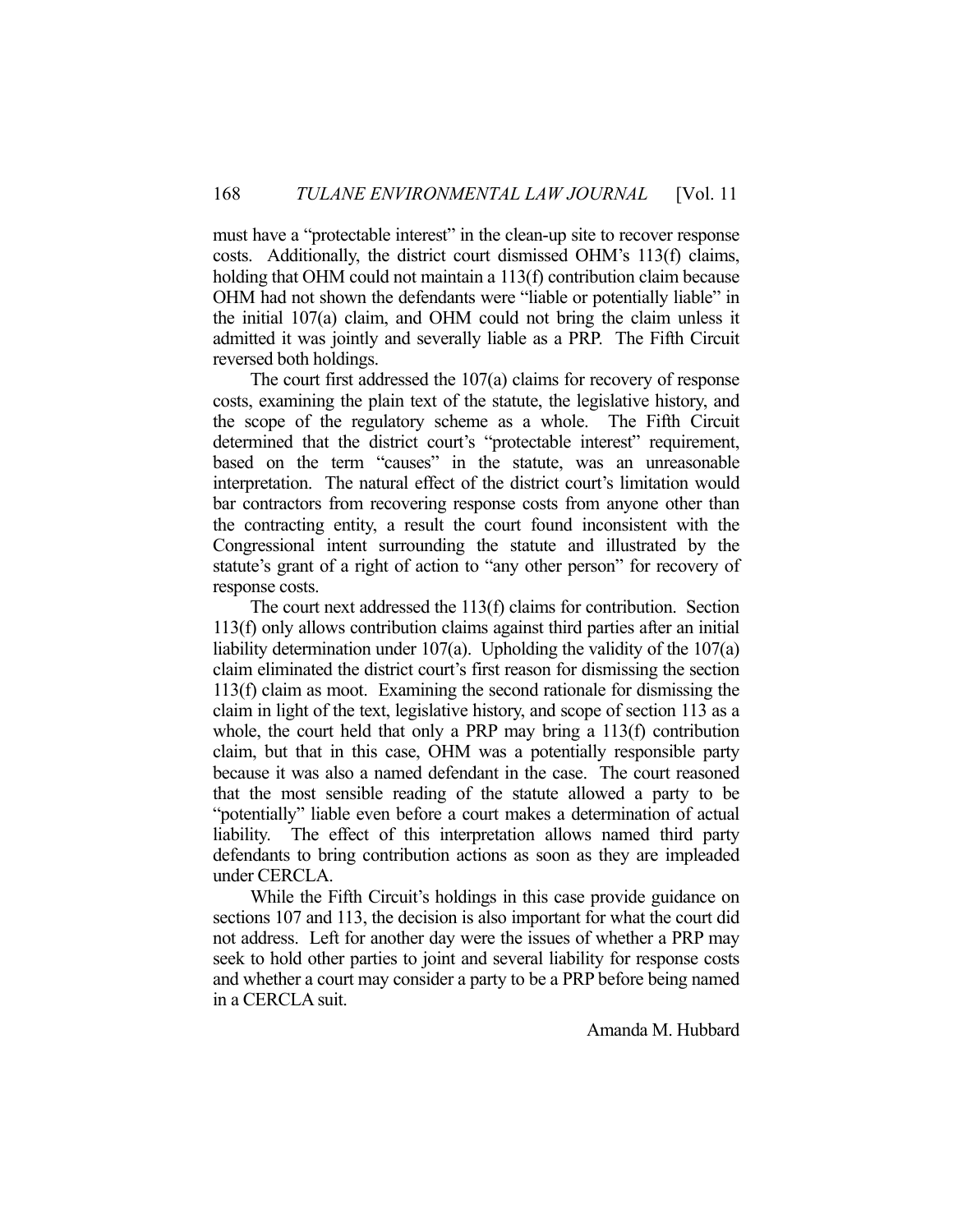### *U.S. EPA v. Olin Corporation*, 107 F.3d 1506 (11th Cir. 1997)

 The Olin Corporation (Olin) has operated a chemical manufacturing facility in McIntosh, Alabama, since 1951. Until 1982, the plant produced mercury-cell chloralki that contaminated significant segments of Olin's property. This contamination made the property unfit for future residential use.

 The United States Justice Department brought a civil action in the Southern District of Alabama, seeking a cleanup order against Olin and reimbursement for response costs, pursuant to sections 106(a) and 107 of the comprehensive Environmental Response, Compensation and Liability Act (CERCLA). After negotiations, the parties agreed to a consent decree that called for Olin to pay all costs associated with remediation of the contaminated site. The parties submitted this consent decree to the district court, but the court, *sua sponte*, ordered them to address the impact of the United States Supreme Court's decision in *United States v. Lopez*, 514 U.S. 549 (1995).

 Olin complied by answering the Justice Department's original complaint and asserted that the Supreme Court's construction of the Commerce Clause in *Lopez* precluded constitutional application of CERCLA in the present case. Olin also contended that CERCLA liability should not be imposed retroactively. Agreeing with Olin on both counts, the district court denied the motion to enter the consent decree and dismissed the government's complaint.

 The Eleventh Circuit Court of Appeals reviewed de novo the constitutional challenge to CERCLA, and the retroactivity of the statute's liability provisions. Addressing the constitutionality of CERCLA, the Eleventh Circuit determined that, like *Lopez*, the present case implicated Congress's right to regulate intrastate activities that substantially affect interstate commerce. The court reasoned that Congress can maintain the constitutionality of its statutes under the *Lopez* standard by: (1) including a jurisdictional element to ensure, through case-by-case inquiry, that the activity in question actually affects interstate commerce; or (2) making legislative findings indicating that a statute regulates activities with a substantial effect on interstate commerce. The court stated that when Congress fails to employ one of these methods of ensuring constitutionality, courts must determine independently whether the statute regulates "activities that substantially affect interstate commerce."

 The Eleventh Circuit next found that although Congress included neither legislative findings nor a jurisdictional element in CERCLA, the statute is constitutional, as applied, because it regulates a class of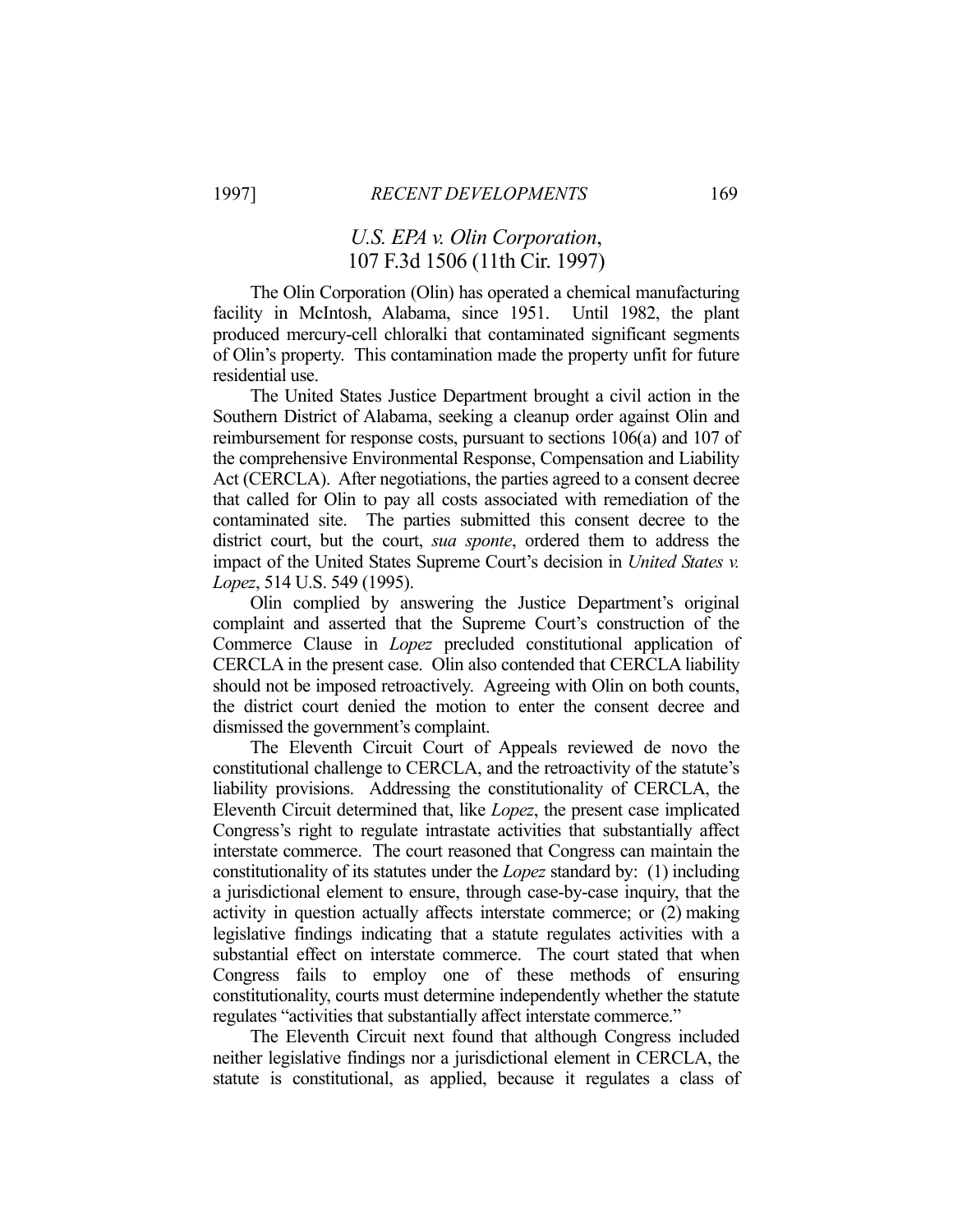activities that substantially affects interstate commerce. The court reasoned that the disposal of hazardous waste "on-site" constitutes the narrowest possible "class of activities" that could be constructed in this case. The Eleventh Circuit then concluded that the regulation of intrastate, on-site waste disposal constitutes an appropriate element of Congress's broader scheme to protect interstate commerce from pollution.

 The court further concluded that Olin's disposal activities were not "economic" in nature. Congress's power to regulate commerce is governed not by the quality of the activity, but by the impact the activity has on interstate commerce. Thus, in this case, a company whose disposal activities were unregulated would have an economic advantage over companies elsewhere that were regulated.

 Next, the Eleventh Circuit dealt with the validity of CERCLA retroactivity. The court analyzed the proposition set forth by the district court that the recent decision by the Supreme Court in *Landgraf v. USI Film Products*, 511 U.S. 244 (1994) "demolishes the interpretive premises on which prior cases had concluded that CERCLA is retroactive," while recognizing that *Landgraf* provided "a new analytical framework" concerning retroactivity. The court emphasized the judiciary's obligation to effectuate congressional intent.

 In this case, the court held, Congress intended CERCLA to apply retroactively. The court based this conclusion on several provisions, which allude to responsibility for the past actions of owners and operators, as well as on legislative history in which Representatives and Senators expressed the belief that CERCLA would be applied retroactively. Having decided that the district court's decision was wrong on both counts, the Eleventh Circuit reversed the lower court's decision and remanded for further proceedings.

Jason D. Holleman

#### II. CLEAN WATER ACT

### *United States v. Banks*, 115 F.3d 916 (11th Cir. 1997)

 In 1980, Park B. Banks (Banks) purchased and began developing three lots of land on Big Pine Key in Florida. Banks intended to use the land for coconut farming and began to bulldoze and cover the lots with fill. By 1983, Banks had built a house upon one lot and planted the other two lots in coconut trees.

 In March of 1983, the United States Army Corps of Engineers (Corps) informed Banks that his properties consisted of wetlands and that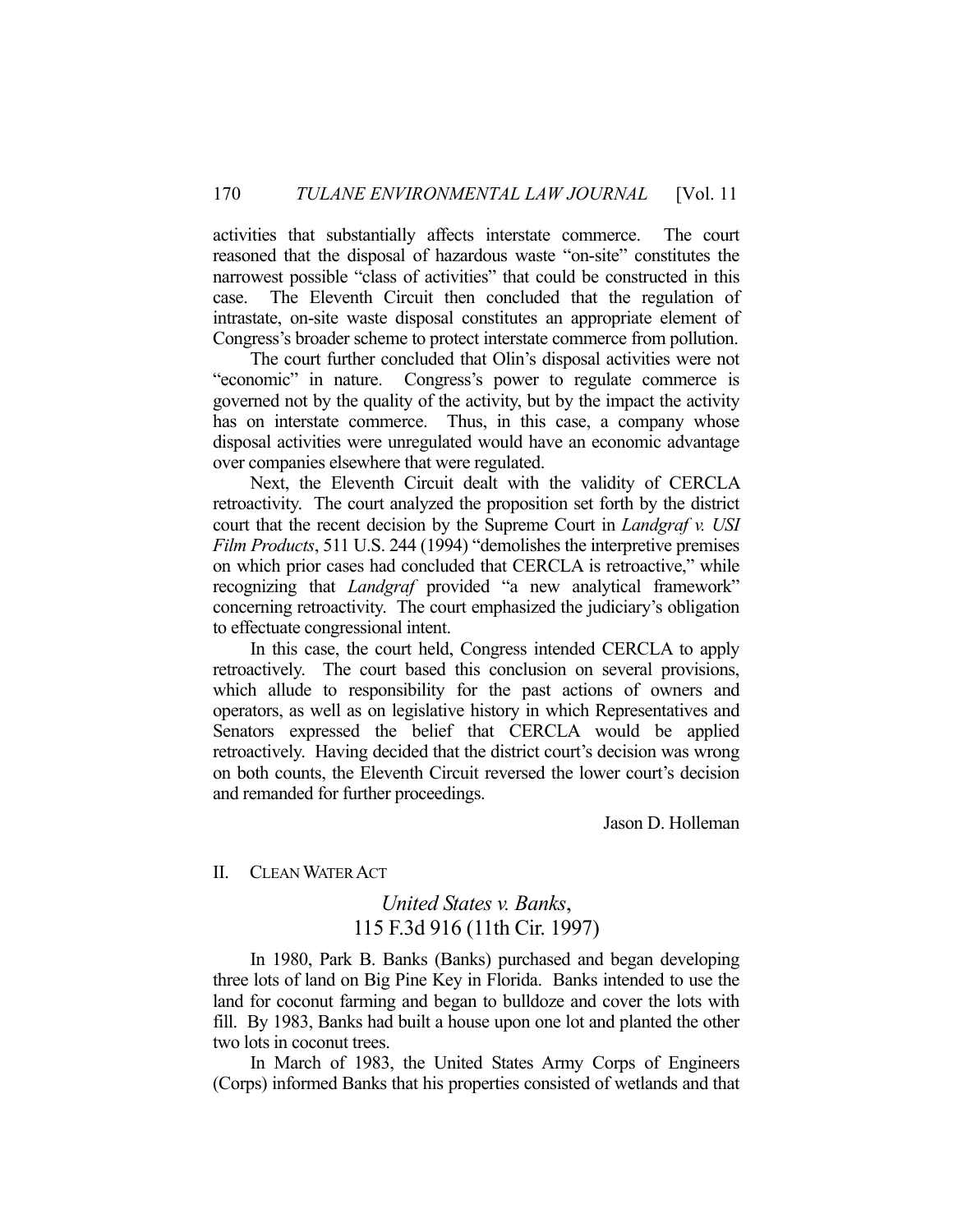further discharge and filling was illegal without a permit. In April 1983, the Corps issued a "cease and desist" order that advised Banks that he would be subject to enforcement actions if he continued his activities. The order further advised Banks to seek an "after-the-fact" permit that would apply retroactively to his development activities and to enter into restoration negotiations with the Corps. Banks failed to negotiate any type of restoration plan with the Corps. He continued and expanded his fill discharges by purchasing two additional lots for coconut farming in 1988.

 In 1990, the Corps cited Banks with four cease and desist orders claiming that he had discharged fill into United States waters without a permit and in spite of prior notification from the Corps of his violation. In December 1991, the Government filed suit against Banks seeking (1) an injunction against future discharge of fill material into the wetlands on the property, (2) the restoration of the wetlands to their condition prior to Banks' development, and (3) the payment of civil penalties. The United States District Court for the Southern District of Florida held that Banks violated § 404 of the Clean Water Act (CWA).

 Banks appealed, alleging that (1) the Government's claims for equitable relief were preempted by statute of limitations, (2) his properties were not "adjacent wetlands," and (3) some of his alleged discharges were allowable under Nationwide Permit 26 (NWP 26). The Eleventh Circuit, however, affirmed, finding that where there was "no clear error" in the application of the CWA to Banks, the decision of the district court must be upheld.

 Banks argued that since the CWA does not provide a limitation period in which to bring enforcement actions under 33 U.S.C. § 1319 that the five-year statutory limitation found in 28 U.S.C. § 2462 should apply by default. Banks further urged the court to adopt the "concurrent remedy rule" and relied on *United States v. Windward Properties, Inc.*, 821 F. Supp. 690 (N.D. Ga. 1993) that had a similar fact scenario. The *Windward* court held that the government's claim for equitable relief had elapsed by application of the "concurrent remedy rule," which provides, "equity will withhold its relief . . . where the applicable statute of limitations would bar the concurrent legal remedy." However, the Eleventh Circuit distinguished the instant case from *Windward* in that the government was acting in its official enforcement capacity and not as a private actor. The court noted the well-established rule that "an action by the United States is not subject to any statute of limitations unless Congress has specified otherwise. Further, if a statute of limitations exists and is applied against the government, it must be read in a light favorable to the government." Thus, the court held that it is proper to enforce a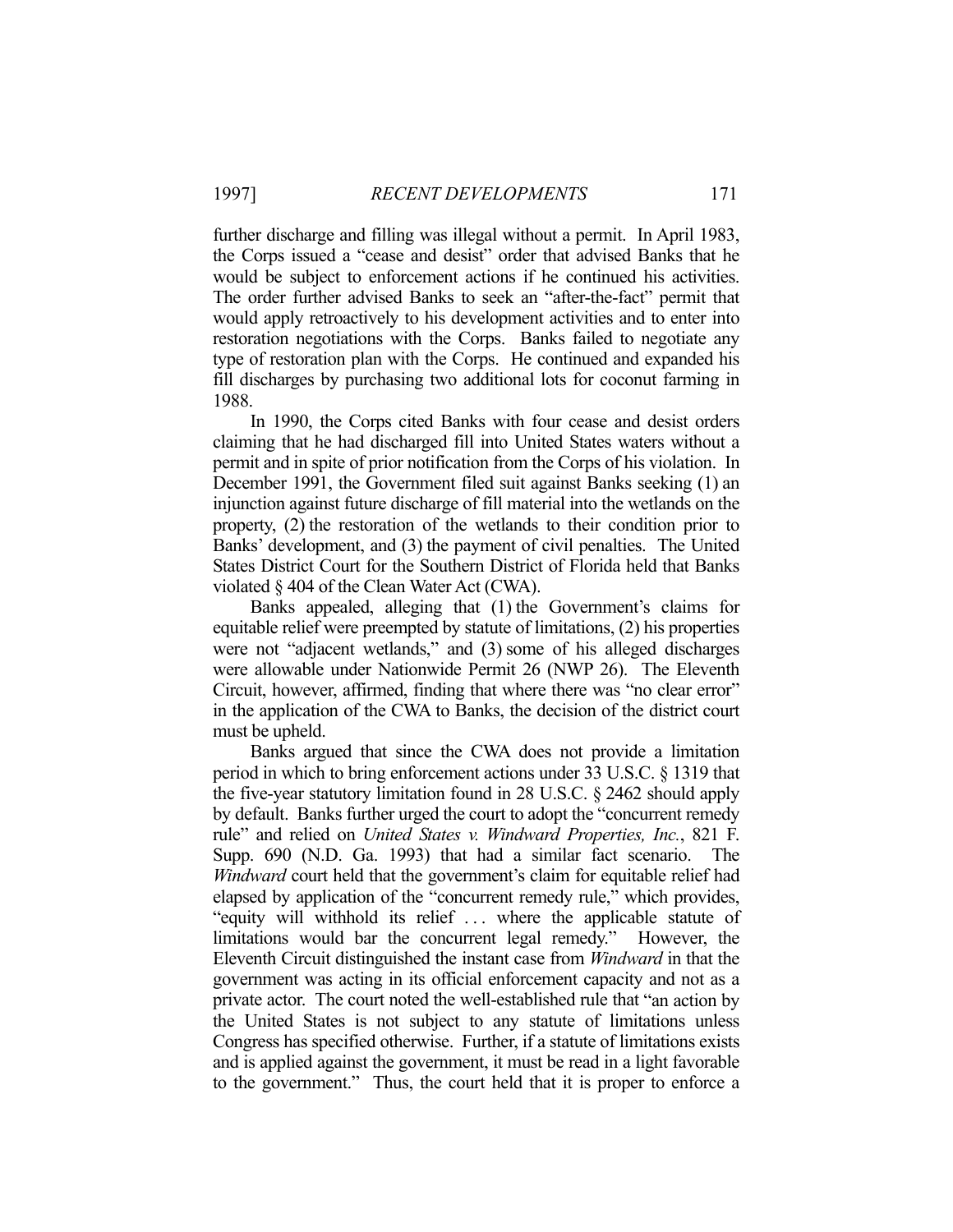statute of limitations against the United States only in the absence of clear Congressional intent to the contrary or when the government is acting outside of its sovereign capacity as a private actor. Accordingly, the court held that the government's equitable relief claims were not barred by a statute of limitations.

 Banks' second contention was that his properties did not qualify as adjacent wetlands for the purpose of triggering the jurisdiction of the Corps because they were not wetlands and they were not adjacent. A wetland is defined as an area "inundated or saturated by surface or ground water at a frequency and duration sufficient to support . . . vegetation typically adapted for life in saturated soil conditions...." 33 C.F.R. § 328.3(b). Under the CWA, a wetland must meet three criteria that are defined in the Corps' 1987 Wetlands Delineation Manual: (1) a prevalence of hydrophobic plants, (2) hydrological conditions suited to such plants, and (3) the presence of hydric soils. Banks argues that his properties do not qualify as wetlands because they consist mainly of caprock limestone that is not necessarily a "hydric soil" under both of the 1987 and 1989 Corps' Manuals. These manuals, however, were used by expert wetlands biologists to determine the "wetland" status of Banks' lots. The court found that there was sufficient expert testimony to support the district court's decision that Bank's properties were classifiable as wetlands under the CWA.

 Banks debated that his properties could be considered adjacent because each was situated at least one half mile from, and has no hydrological connection to, any navigable waterway. He further argued that a paved road separates his lots from the navigable waters. Government experts testified that a hydrological connection did exist by means of groundwater and surface water during storms and that a wildlife habitat akin to that of an adjacent wetland existed. The court noted that in previous cases it had held that evidence, comparable to that presented in this case, supplied the requisite hydrological and ecological links to establish property as adjacent to a nearby river. The court further noted that Banks' contention that the paved road would preclude adjacency is without merit because under 33 C.F.R. § 328.3(c), man-made dikes or barriers separating wetlands from United States waters, do not defeat adjacency. Thus, the court upheld the district court's determination that Banks' lots were both wetlands and adjacent.

 Banks' final argument is that NWP 26 would have permitted some of his discharge activities from 1982 to 1992. NWP 26 licensed the discharge of fill into the navigable water of the United States that are either "(1) above the headwaters or (2) are other non-tidal waters that are not part of a surface tributary system to interstate waters or navigable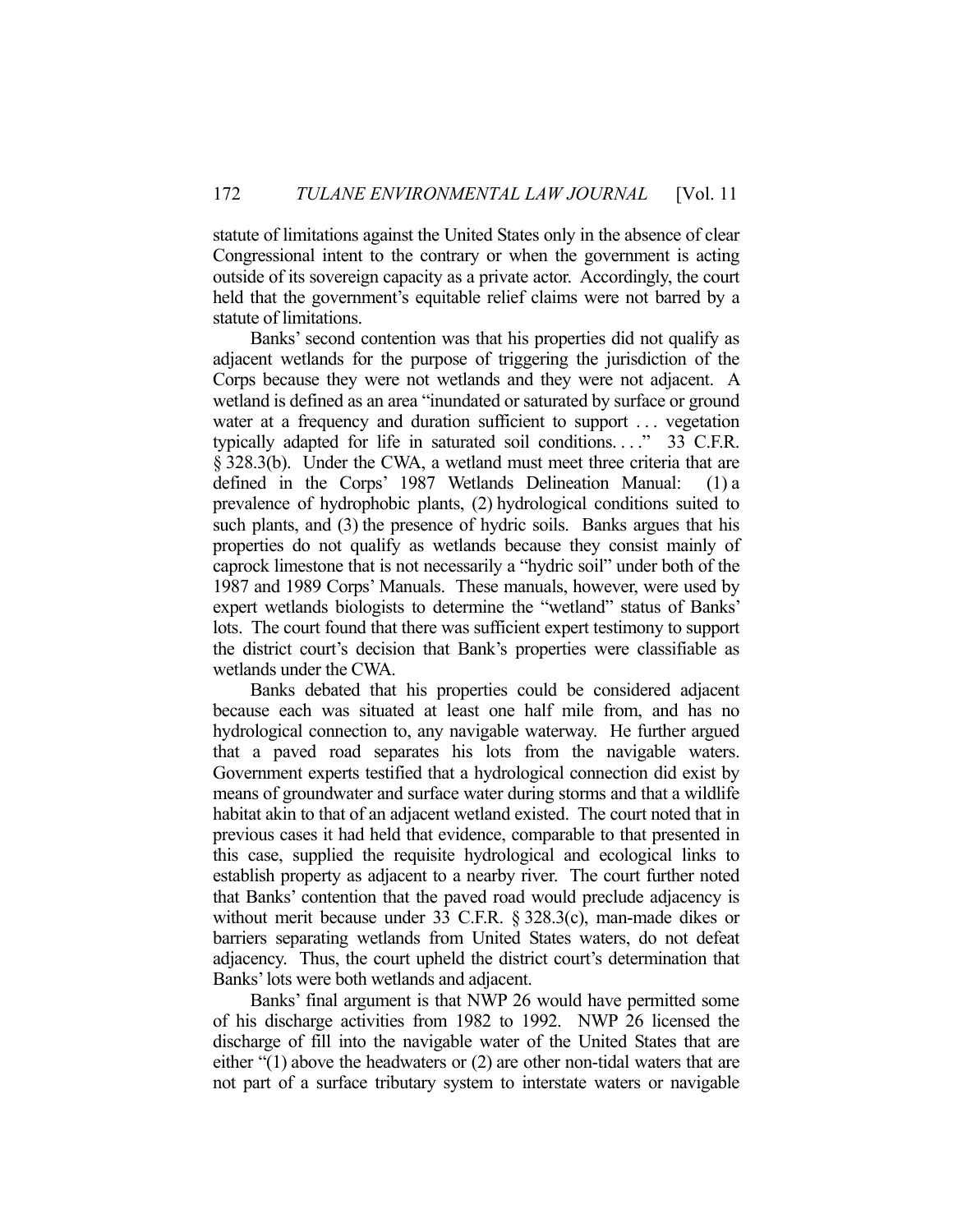waters." The government offered evidence that properties such as Banks' that are considered to be adjacent wetlands, have consistently been construed and enforced as inclusive of a "surface tributary system." The district court deferred to the Corps' interpretation of its own regulations and enforcement actions and further relied on the notice that was given to Banks in 1983 as justification for the Corps' determination that his properties were outside of the scope of NWP 26. The court upheld the district court's decision and found that Banks failed to prove that any of his activities were covered under NWP 26.

Monica A. Hyson

### *Forest Properties, Inc. v. United States*, No. 92-851L, 1997 WL 456655 (Fed. Cl. Aug. 6, 1997)

 Forest Properties, Inc. (FPI) brought a regulatory taking action against the Federal Government, which through the United States Army Corps of Engineers (Corps), had denied the plaintiff's dredge and fill permit application filed pursuant to the Federal Water Pollution Control Act (FWPA). The permit would have authorized FPI to develop a fiftythree-acre upland property and an adjacent 9.4-acre lakebottom property located at Big Bear Lake in southern California. FPI's plan was to dredge and fill the lakebottom property to construct a luxury estates residential housing complex on both the upland and filled wetland plots, containing approximately 100 lots and a marina. However, despite FPI's numerous attempts to correct its permit application by reducing the size of the lakebottom property to be dredged and filled to 4.4 acres and by including extensive mitigation measures, the Corps denied FPI's application.

 The Corps explained that its denial was based on numerous reasons. The most important reason cited was the adverse impact of the project on Bear Lake's water quality. Second, the habitats of several endangered plant and animal species would be threatened. Finally, the practical alternatives available to FPI's proposal would not have included the development of aquatic sites.

 Eventually, FPI was forced to abandon its original plans and chose to proceed with the development of its housing complex constricted to the fifty-three-acre upland property. In the end, the development contained 106 lots, fourteen less than in FPI's original plan, a result of the fifteen percent reduction in the amount of developable land. As of April 1996, FPI had sold twenty-eight lots resulting in proceeds of \$4,208,000. In December 1996, FPI filed its complaint in the Court of Federal Claims,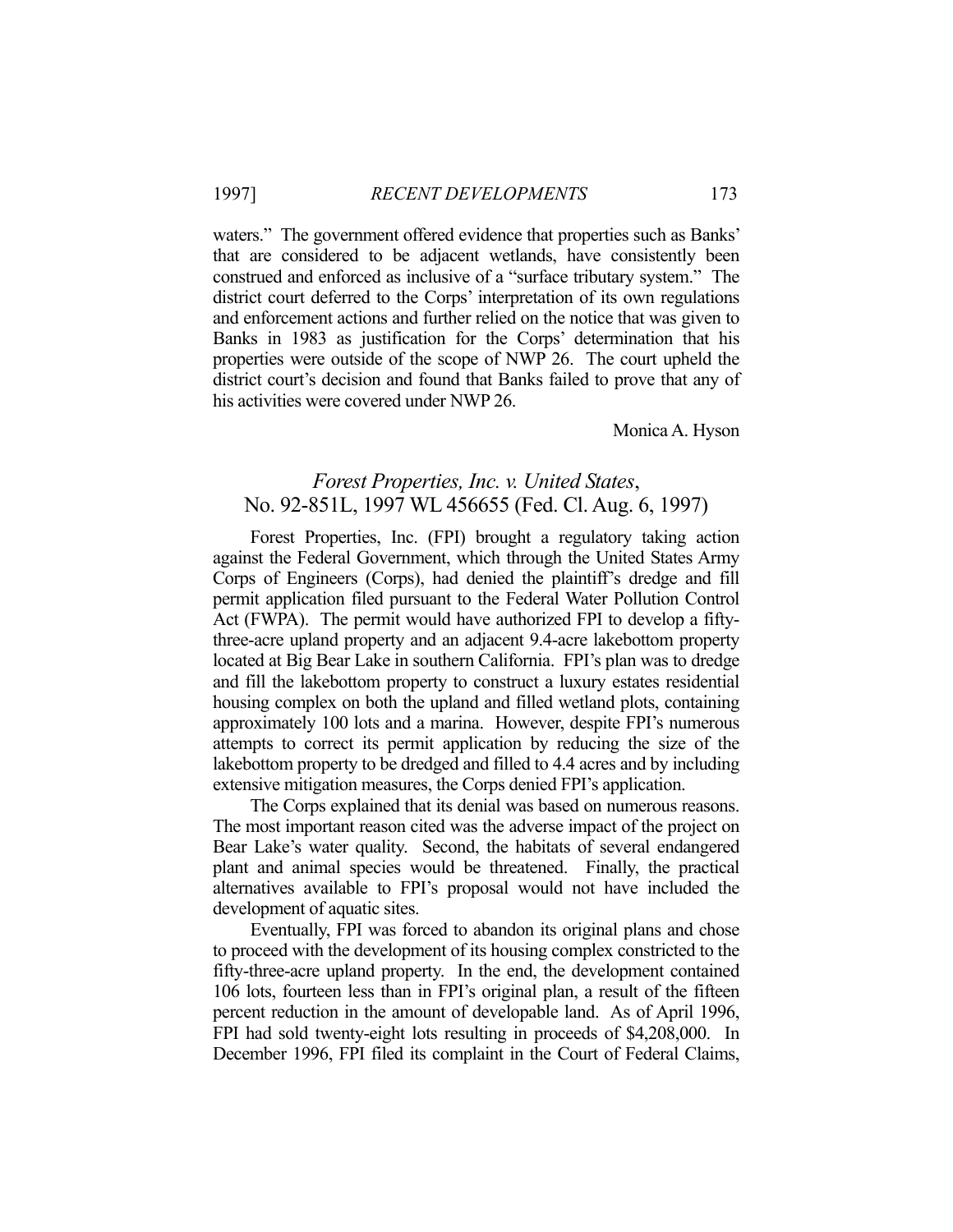claiming that the denial of its dredge and fill permit amounted to a taking requiring just compensation.

 The Fifth Amendment to the United States Constitution states that "private property [shall not] be taken for public use without just compensation." It is also recognized that governmental regulation can result in a taking. The court approached the question of whether the Corps' permit denial amounted to a regulatory taking with a three-step analysis. The first issue was whether FPI possessed sufficient ownership or compensable interest in the lakebottom property to properly invoke the protection afforded by the Fifth Amendment. Applying California law, the court analyzed the complex land contract and option agreement through which FPI asserted its equitable title to the lakebottom property. The court concluded that FPI had properly exercised its option right to purchase the lakebottom property, and therefore, the land contract was binding for the sale and purchase of that property. Finally, since contract rights are considered property interests under California law, the court decided that FPI's equitable title to the lakebottom property was protected and compensable under the Fifth Amendment.

 The second issue addressed by the court was the size of the parcel of land. The court determined that the parcel included the entire sixty-twoacre property owned by FPI, consisting of both the upland and lakebottom properties. This conclusion was reached by focusing on the short period of time that elapsed between FPI's purchase of the two pieces of property, their contiguous location in relation to one another, and FPI's demonstrated economic intentions to use the two properties together as one income-producing unit.

 The third and final issue was the application of the regulatory takings analysis to determine whether the Corps' actions consisted of a noncompensable "mere diminution" in the economic value of the plaintiff's land, or a compensable "partial taking." The court reasoned that: (1) the character of the governmental action was legitimate in that it furthered an important public welfare duty to preserve the nation's wetlands; (2) FPI's investment-backed expectations in the project were unreasonable and that FPI, as a sophisticated real estate developer, had both constructive and actual knowledge that development of the wetland property was conditioned on the granting of a FWPA permit; and (3) the remaining fifty-three-acre property retains considerable value sufficient to provide FPI with an overall profit of \$5 million.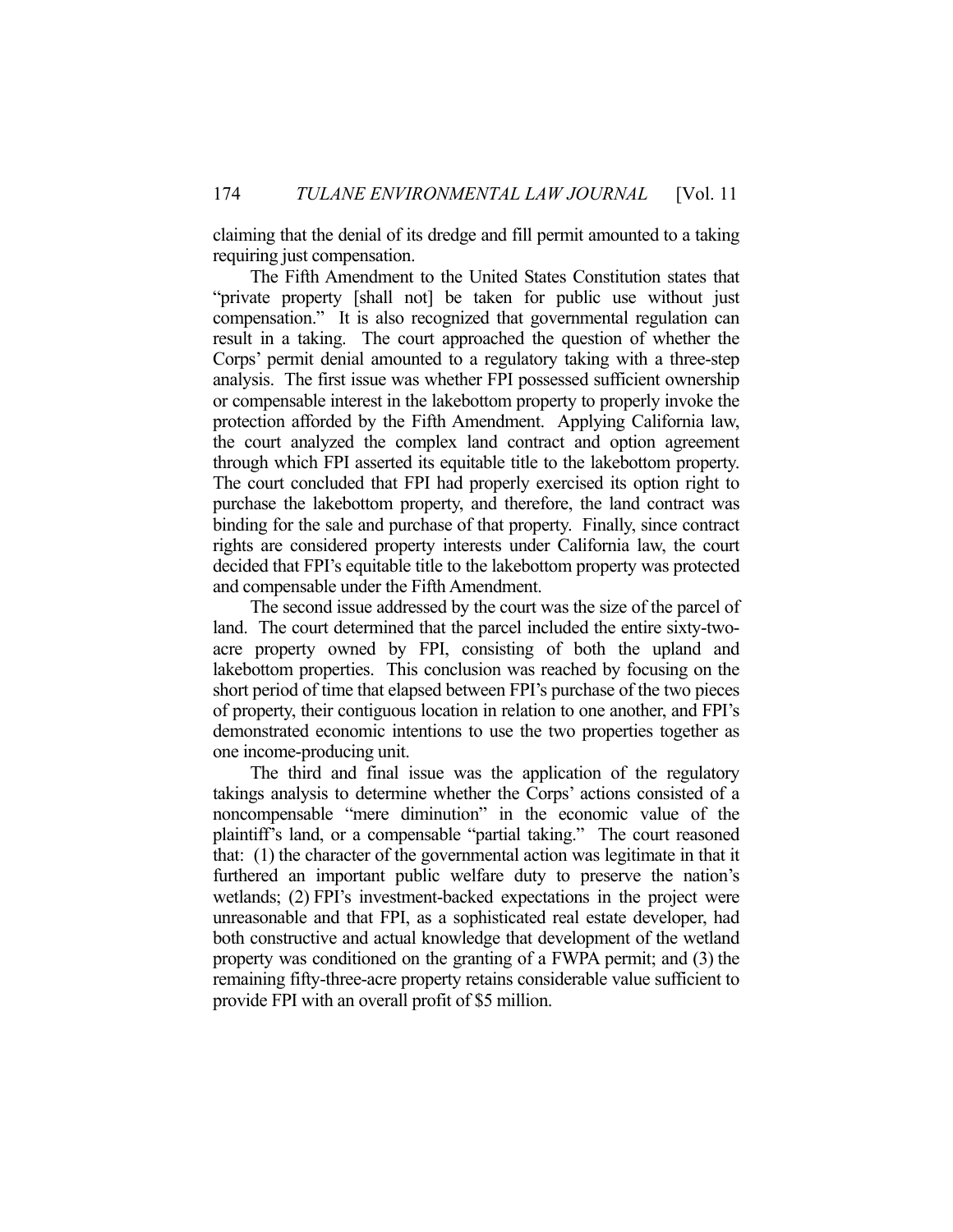Accordingly, the court found that FPI had not established a regulatory taking or "partial taking" claim against the United States and dismissed the plaintiff's complaint accordingly.

Eric M. McLaughlin

#### III. ENDANGERED SPECIES ACT

#### *Bennett v. Spear*, 117 S. Ct. 1154 (1997)

 Several Oregon irrigation districts filed an action under the Endangered Species Act (ESA) challenging a biological opinion issued by the Fish and Wildlife Service (Service). The biological opinion concluded that a federal reclamation scheme known as the Klamath project in northern California and southern Oregon might affect the Lost River Sucker and the Shortnose Sucker, fish species listed as endangered in 1988. The biological opinion recommended that the Bureau of Reclamation (Bureau) maintain minimum water levels on Clear Lake and Gerber reservoirs to avoid any harm to these endangered species. The Bureau notified the Service that it intended to operate in compliance with the biological opinion. Petitioners sued the Service claiming that implementation of the biological opinion was in violation of the ESA and was arbitrary and capricious under the Administrative Procedure Act (APA). The district court dismissed the suit for lack of jurisdiction concluding that petitioners lacked standing to bring the case. The Ninth Circuit Court of Appeals affirmed. In a unanimous decision, the United States Supreme Court reversed the Ninth Circuit and held that petitioners had standing under the broad language of the ESA.

 Writing for the Court, Justice Scalia reasoned that general standing principles require plaintiffs to show that they are within a "zone of interest" protected by the statute. Section  $1540(g)(1)$  of the ESA provides that "any person may commence a civil suit" under the Act. The Court read this language as an attempt by Congress to expand the class of people in the zone of interest to include any person or group. It noted that such a purpose was consistent with environmental regulations and that it encouraged private citizens and groups to bring claims in order to better protect the environment. Although petitioners here were not seeking to enforce the protections of the ESA, but were in fact asserting overenforcement of the ESA to their economic detriment, the Court nevertheless found that petitioners fell within the zone of protected interests provided for in the ESA.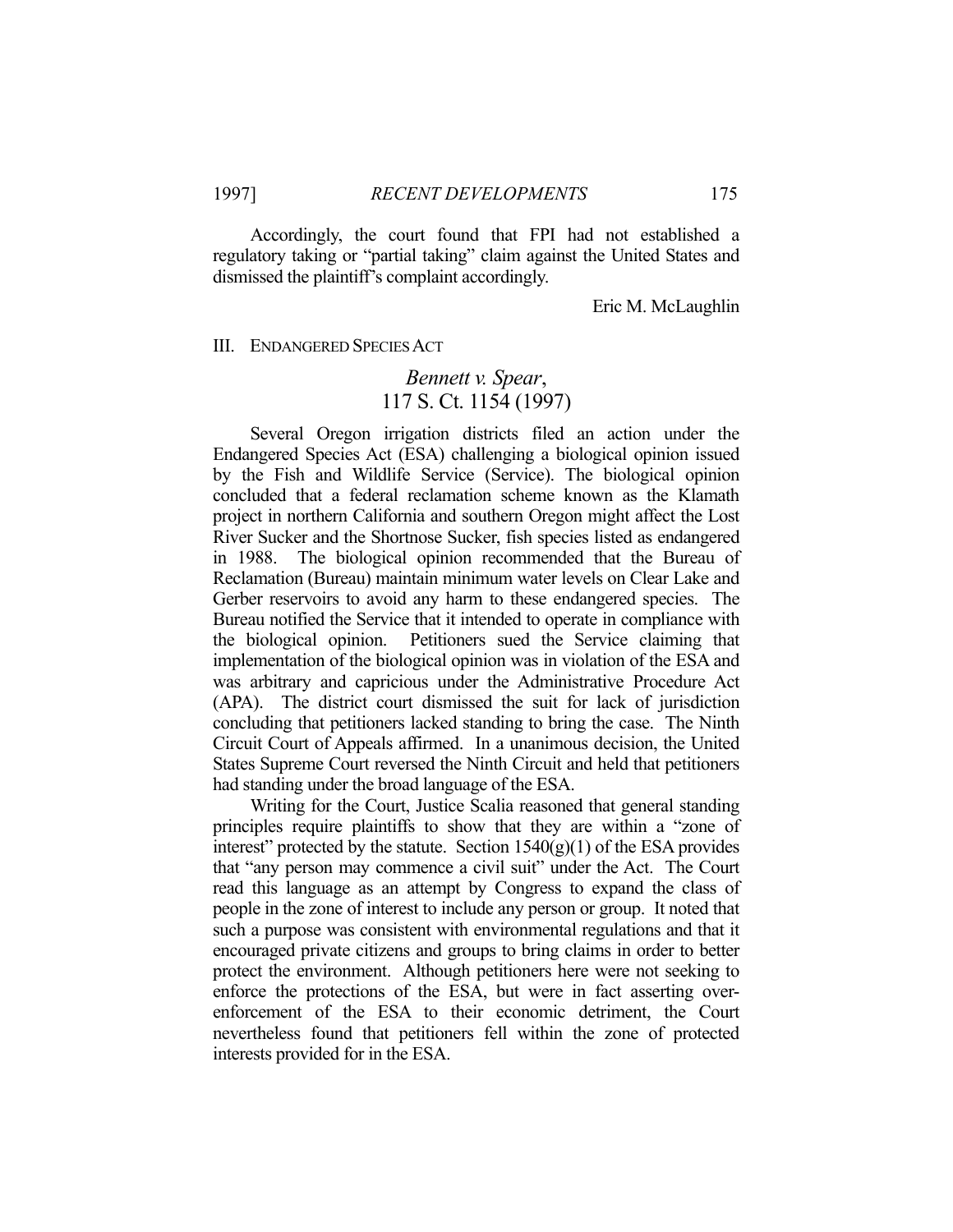The Court also rejected the government's argument that the petitioners lacked standing because they did not present a "case" or "controversy" as required by Article III of the Constitution. Under the case or controversy requirement plaintiffs must generally show that they suffered an "injury in fact." In addition, plaintiffs must show that the injury was fairly traceable to the defendant's action so that a favorable decision for the plaintiffs would redress the alleged injury. Justice Scalia argued that petitioners in the instant case pleaded sufficient facts to meet the injury-in-fact requirement. Petitioners complained that the minimum water levels recommended in the biological opinion would limit the amount of water available for irrigation. This in turn could result in less water for the petitioners. While it was unclear if petitioners would actually suffer a loss in water for irrigation, the Court found the allegations sufficient to overcome the minimal injury in fact requirements for standing.

 Finally, the Court rejected the government's claim that petitioners had not shown any alleged injury that was traceable to the biological opinion. The government argued that the Bureau was not required to follow the biological opinion and that any injury was traceable only to the Bureau's action. The Court rejected this argument on the ground that the biological opinion was virtually determinative because of the strict penalties imposed on anyone violating the ESA. Justice Scalia argued that the biological opinion gave notice to Bureau members that failure to maintain minimum water levels could result in death to the endangered fish, and thus subject Bureau members to penalties.

 The government further contended that the biological opinion was not yet reviewable by courts under either the ESA or the APA. The Court rejected this claim, holding that petitioners' three causes of action were reviewable under either the ESA or the APA. The Court reversed the Ninth Circuit and remanded the case to the District Court for further proceedings.

Robert D. Dodson

#### IV. LAND MANAGEMENT AND DISPUTES

*United States v. Gardner*, 107 F.3d 1314 (9th Cir. 1997)

 In 1988, the National Forest Service issued to Clifford and Bertha Gardner a ten-year grazing permit allowing them to graze their cattle on certain portions of the Humboldt National Forest in Nevada. In 1992, a forest fire destroyed over 2,000 acres of the Forest. The burned area was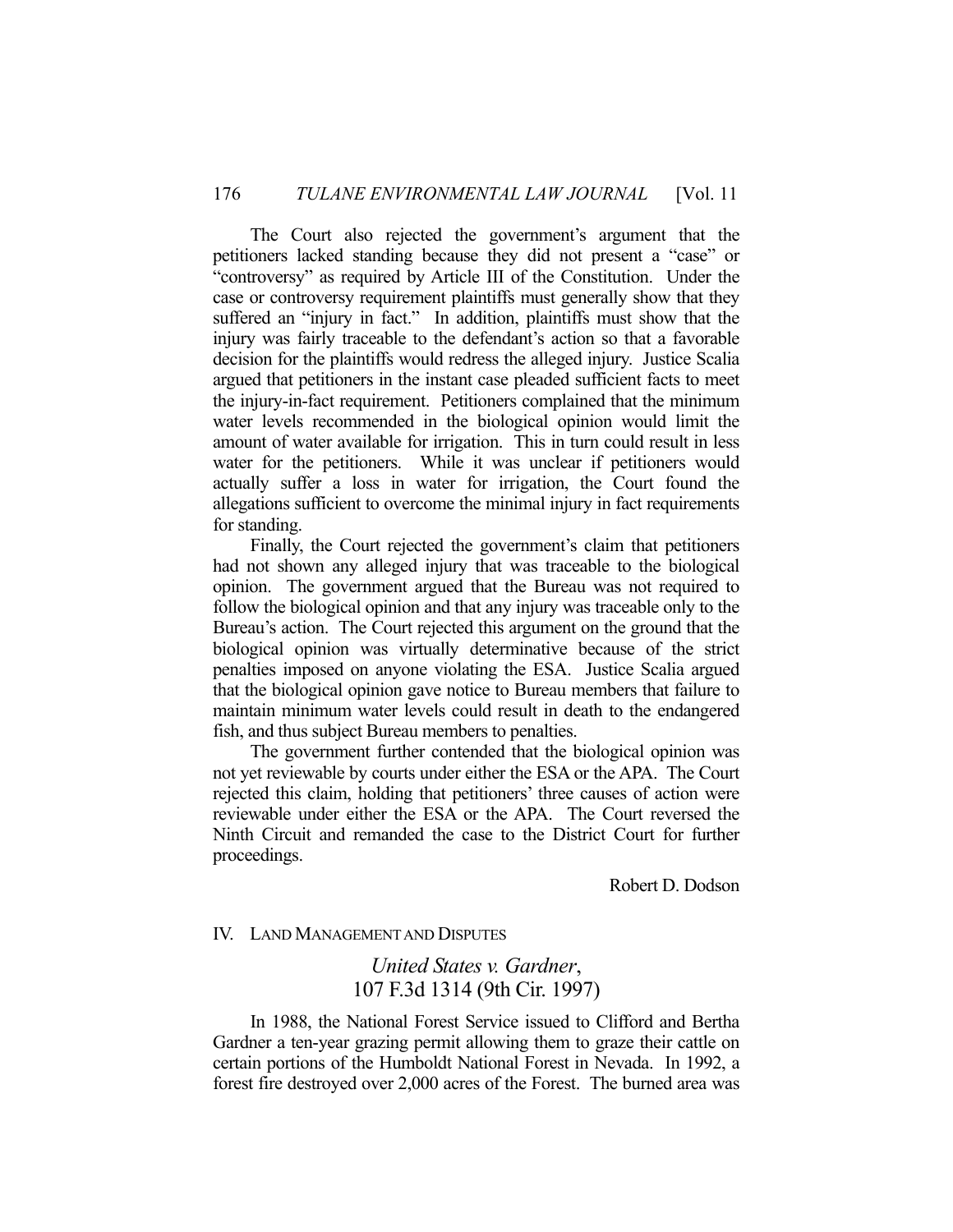reseeded, and according to the Humboldt National Forest Land and Resource Management Plan, reseeded areas were not to be grazed by livestock for two years, 1993 and 1994. In May of 1994, the Gardners resumed grazing on the reseeded lands after notifying the Forest Service of their intent to do so. The Forest Service advised the Gardners that they were violating the conditions of their permit and that they must cease grazing immediately. The Gardners refused. The Forest Service revoked the Gardners' permit and fined them for unauthorized grazing. In May of 1995, the United States filed a complaint seeking an injunction against the Gardners to prevent further unauthorized grazing and seeking damages based on the unauthorized grazing. The United States District Court for the District of Nevada granted the injunction against the Gardners and ordered them to pay \$7,030.41 in fees for unauthorized grazing. The Gardners appealed this decision to the United States Court of Appeals for the Ninth Circuit.

 The Ninth Circuit addressed four arguments advanced by the Gardners. First, the Gardners argued that the land on which they grazed their cattle belonged to the state of Nevada and not the United States. The Gardners relied on the Treaty of Guadalupe Hidalgo in 1848, in which the United States acquired land from Mexico. They asserted that the United States was to hold this land in trust for the creation of future states. Once Nevada was created, they argued, the land reverted to the state of Nevada. The court explained that the duty of the United States to hold the land in trust for the creation of future states only pertained to land acquired by the United States from the original thirteen states. Therefore, the court held that Nevada had no independent claim to sovereignty, unlike the original thirteen states, and accordingly, under the Property Clause of Article IV of the United States Constitution, the United States has the right "to dispose of and make all needful Rules and Regulations respecting the Territory or other Property belonging to the United States."

 The second argument addressed by the court was the Gardners' assertion that under the Equal Footing Doctrine a new state must possess the same powers of sovereignty and jurisdiction as did the original thirteen states upon admission to the Union. However, the court discounted the Gardners' reliance on the Equal Footing Doctrine, explaining that the Doctrine only applies to "the shores of and land beneath navigable waters," and not to fast, dry lands. Further, the court held that this Doctrine applies only to political rights and sovereignty, not to economic or physical characteristics of the states.

 The third argument advanced by the Gardners relied on Nevada's "Disclaimer Clause," in which the United States required Nevada to disclaim all right and title to the unappropriated public lands lying within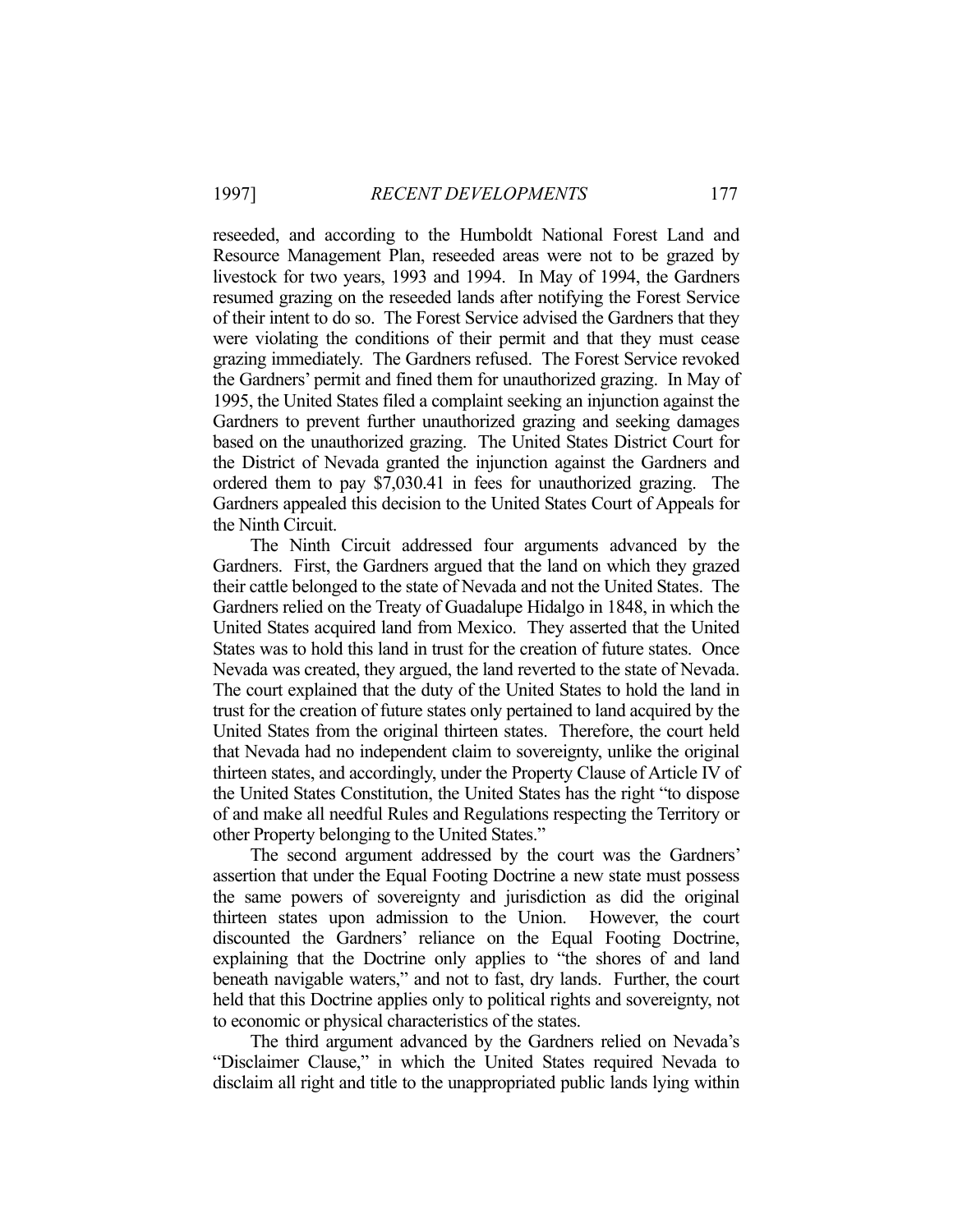its boundaries as a condition of its admittance to the Union in 1864. The Gardners argued that this clause was invalid and unconstitutional as an attempt to divest Nevada of its title to those lands. The court explained that the United States already had title to those lands, and the disclaimer clause merely recognized the preexisting United States title. The clause was not a grant of title from Nevada to the United States.

 The final argument addressed by the court rested on the Tenth Amendment. The Gardners argued that federal ownership of the public lands in Nevada is unconstitutional under the Tenth Amendment in that it invades the "core state powers reserved to Nevada," such as the police power. The court discounted this argument by explaining that the state and federal governments exercise concurrent jurisdiction over the land, and that a state may enforce its laws on federal land as long as those laws do not conflict with federal law. Therefore, Nevada is not deprived of its ability to govern its land.

 The Ninth Circuit Court of Appeals affirmed the district court's ruling in favor of the United States.

Allison S. Gassner

## *United States v. Alaska*, 117 S. Ct. 1888 (1997)

 Alaska and the United States entered into a dispute over the ownership of some lands rich in oil and minerals off Alaska's North Slope. The United States filed a bill of complaint in 1979, seeking to lease mineral rights to some of these submerged lands in the Beaufort Sea. The State of Alaska counterclaimed, seeking to quiet title to Alaska's ownership of the lands within the National Petroleum Reserve and the Arctic National Wildlife Refuge. The Court assigned a Special Master to oversee extensive hearings and briefings and make recommendations to the Court. Both parties filed exceptions to the report of the Special Master with the Court; those of the United States were adopted.

 Alaska raised an exception to the method used to determine the "territorial waters" of the state. The method used was derived from the Convention on the Territorial Sea and Contiguous Zone (Convention). This involves determining a baseline, the low-water line of the Coast, and measuring outward in three-mile arc-circles from the baseline. Alaska objected both to the method chosen for determining the baseline from the coast and the application of the Convention's method for fringing islands.

 The Special Master followed the normal baseline and measuring procedures under the Convention. Using this approach, small "enclaves"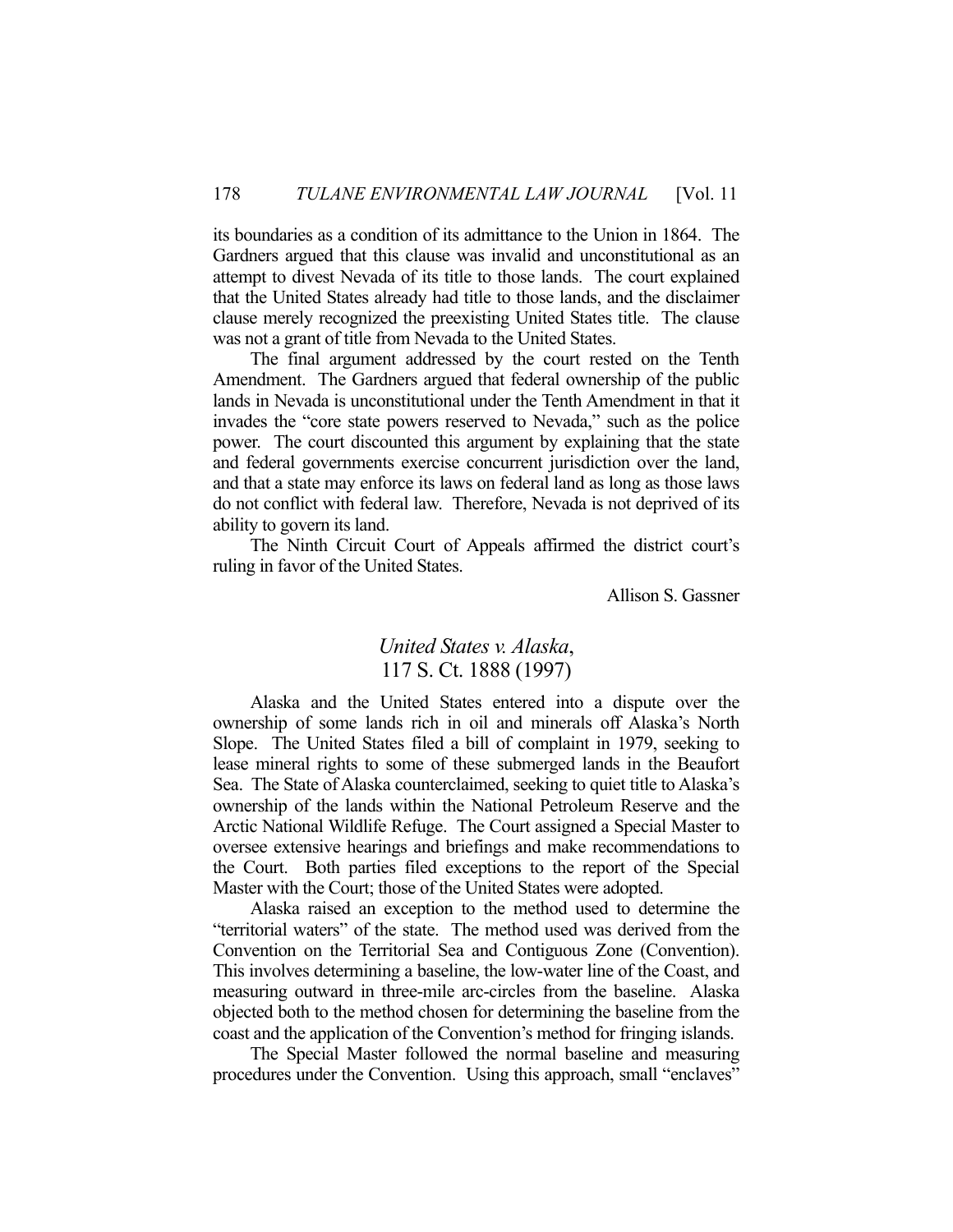were made of United States territorial submerged lands surrounded by state-owned lands, giving the United States dominion over the mineral rights in these areas.

 Alaska argued for different methods by which to measure the baseline, principally that a straight baseline should be made for Alaska's Coast due to its fragmented nature. Such a baseline would provide a larger area of territorial waters for Alaska. The Special Master found, and the Court agreed, that while it is permissible for the United States to use a straight baseline, it is not mandatory and in fact has never been done.

 Additionally, Alaska argued that United States policy supports a different rule to be applied here where fringing islands are not more than ten miles apart, declaring the entire area as "inland waters." Alaska was not able to establish that such a firm and continuing rule ever existed, providing no mandate for its application in this case. The Court rejected Alaska's exceptions and adopted the standard baseline and methods of the Convention as recommended by the Special Master.

 Alaska raised an exception stating that Dinkum Sands, a gravel and ice formation in the Flaxman Island Chain, should qualify as an island incorporating its own belt of territorial sea. The Court found the Special Master was correct in concluding that Dinkum Sands was not an island under the Convention definition. This requires an island to be above the high water mark except in extreme circumstances. Extensive testing was done showing that Dinkum Sands is submerged seasonally and even during its high season was frequently submerged. The Court found that such a formation was clearly not intended to fit within the definition of an island under the Convention, thus rejecting Alaska's exception and adopting the findings of the Special Master.

 The United States sought an exception to the Special Master's determination that the submerged lands within the area now called the Arctic National Wildlife Refuge were not reserved by the United States and passed to Alaska at statehood. The Department of Interior Bureau of Fisheries and Wildlife had filed an application to reserve the land in 1957, before Alaska's statehood, but it was not granted until 1960, after Alaska's statehood.

 The Department of Interior regulations at the time of application stated that during the pending of an application, such lands shall be "segregated" and not pass. The Court found this sufficient to show that the lands were reserved at the time of Alaska's statehood, and the United States retained title. In addition, the statement of intent accompanying the application showed that the submerged lands within the range were critical to the goals of the Refuge to preserve aquatic habitats.